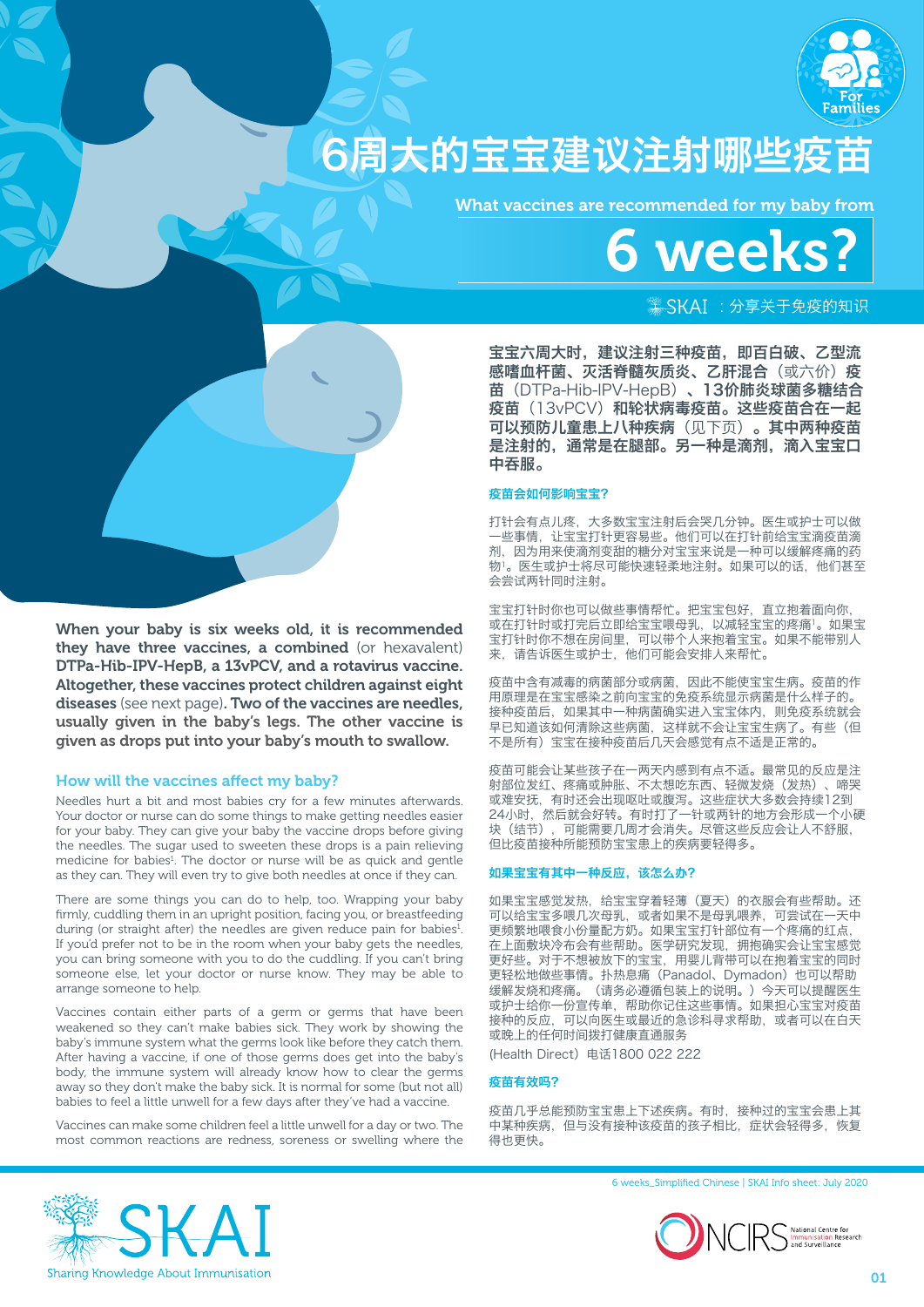needles went in, not wanting to eat very much, mild fever (temperature), grizzly or unsettled behaviour and sometimes vomiting or diarrhoea. Most of these symptoms last between 12 and 24 hours and then get better. Sometimes a small hard bump (nodule) develops in the spot where one or both of the needles went in, and this can take a few weeks to go away. Although these reactions can be unpleasant, they are a lot less serious than the diseases vaccinations protect babies from.

## What can I do if my baby gets one of these reactions?

If your baby feels hot, it can help to dress them in light (summer) clothes. You can also offer lots of extra breastfeeds or if your baby isn't breastfed, try offering small formula feeds more often through the day. If your baby has a sore, red spot where the needle went in, it can help to put a cool cloth on it. Medical research has found that cuddles really do make babies feel better. Using a baby sling makes it easier to get things done while cuddling a baby who doesn't want to be put down. Paracetamol (Panadol, Dymadon) can also help to ease a fever and relieve soreness. (Always follow the instructions on the packet.) You can remind your doctor or nurse to give you a leaflet to help you remember these things today. If you are worried about your baby's reaction to a vaccination, you can get help from your doctor, or the nearest emergency department, or you can call Health Direct on 1800 022 222 at any time of the day or night.

#### Do vaccines work?

Vaccines almost always prevent babies from getting the diseases described below. Sometimes babies who have been vaccinated catch one of the diseases but they usually get much milder symptoms and recover more quickly than children who haven't had the vaccine.

## What are the diseases these vaccines protect my baby

#### from?

These vaccines protect babies from diphtheria, tetanus, pertussis, Hib, polio, hepatitis B, pneumococcus and rotavirus. You may not have heard of them because they are less common than they were before vaccines were available in Australia but children can still get these diseases, especially if they aren't vaccinated.

#### Are the diseases serious?

Diphtheria is a serious disease that can cause a membrane (or skin) to grow over a child's throat and stop them from breathing. Diphtheria is very rare in Australia now, but the vaccine is still used to protect children from catching diphtheria from people who have travelled to places where it is more common<sup>2</sup>.

Tetanus (sometimes called lockjaw) affects all the muscles in the body, including the ones used for breathing. The germ that causes it lives in the soil, which means children can get it through a cut, a burn, a bite or even a prick<sup>2</sup>.

Pertussis is usually called whooping cough. It spreads very easily from one person to another through the air when someone who has it coughs or sneezes. The germ that causes it irritates the airways causing coughing fits that can be very severe. Small babies can die from whooping cough<sup>2</sup>.

Hib causes a variety of serious illnesses, including swelling around the brain (meningitis), blood poisoning (sepsis), swelling in the throat and infection in the lungs (pneumonia). Babies can die from the diseases caused by Hib and those who survive often have brain damage. Hib spreads from person to person just like a common cold<sup>2</sup>.

Polio causes muscle paralysis in the limbs and can also affect the breathing muscles and the heart. It is rare in Australia but more common

#### 这些疫苗可以预防宝宝患上哪些疾病?

这些疫苗可预防宝宝患上白喉、破伤风、百日咳、乙型流感嗜血杆 菌、脊髓灰质炎、乙型肝炎、肺炎球菌和轮状病毒。你可能没有听说 过这些疾病,因为它们已经不像澳大利亚还没有这些疫苗时那么常见 了,但儿童仍可能会患上这些疾病,特别是如果没有接种疫苗的话。

#### 这些疾病严重吗?

白喉是一种严重的疾病,会导致孩子的咽喉生出粘膜(或皮)并阻碍 呼吸。白喉现在在澳大利亚非常罕见,但该疫苗仍在使用,以预防儿 童从曾去过白喉更常见的地方的人身上感染白喉2。

破伤风(有时称为牙关紧闭症)会影响身上所有肌肉,包括用于呼吸 的肌肉。引起破伤风的病菌生活在土壤中,这意味着儿童可能通过割 伤、烧伤、咬伤甚至是刺伤而感染<sup>2</sup>。

百日咳通常被称为哮咳。在患病者咳嗽或打喷嚏时,很容易就会经由 空气从一个人传播给另一个人。引起百日咳的病菌会刺激呼吸道引起 工 WA HARS 2022 19:00 SHORE HARD 2022 20:00 THE TARRET 20 SHORE 20:00 THE TARRET 20:00 THE TARRET 20:00 THE TAR

乙型流感嗜血杆菌可引起多种严重疾病,包括脑部肿胀(脑膜炎) 血液中毒(败血症)、咽喉肿胀和肺部感染(肺炎)。婴儿可能会因 乙型流感嗜血杆菌引起的疾病而死亡,而幸存者则往往会有脑损伤。 乙型流感嗜血杆菌就像普通感冒一样在人与人之间传播2。

脊髓灰质炎可导致四肢肌肉麻痹,还可能会影响呼吸肌和心脏。该病 在澳大利亚很罕见,但在附近一些国家更常见。儿童如果将被有该病 (但可能还没有生病)的人碰过的手或玩具放进嘴里会感染脊髓灰质 炎2。

乙型肝炎是一种肝脏感染,通常在刚感染时甚至不会让孩子生病。即 使最初没有任何体征,但乙型肝炎却可能导致今后患上严重的肝脏疾 病,包括肝癌。乙型肝炎通常会在患者甚至完全不知情的情况下从一 个人传播给另一个人2。

肺炎球菌是一种可导致大脑周围肿胀(脑膜炎)、肺部感染(肺炎) 或其他严重疾病的病菌。此病就像感冒一样在儿童之间互相传染<sup>2</sup>。

轮状病毒可导致腹泻和呕吐(胃肠炎),往往使孩子病得非常重,以 至于不得不住院治疗。儿童如果将被有该病毒的人(但可能还没有生 病)碰过的东西放进嘴里会感染该病2。

#### 听说疫苗会有严重的副作用。是真的吗?

严重的副作用可能会发生,但非常罕见。在接种疫苗后的几天内,每 3000名儿童中约有一名会出现热性惊厥2(抽风或抽搐)。当孩子的 体温突然升高(发烧)时可能会发生这种情况。当孩子体温不再上升 时,就会停止。当幼儿患上会导致发烧的疾病(如感冒)时会比接种 疫苗后更常出现热性惊厥。有这种反应的孩子通常很快就会恢复,且 没有任何长期影响2。

接种轮状病毒疫苗(滴剂)的每一百万(1,000,000)个儿童中约有 59人会患上导致肠道阻塞的严重疾病(称为肠套叠)<sup>2</sup>。患有该病的宝 宝会看起来病得非常严重,通常肚子会有间歇性的剧烈疼痛。宝宝可 能会呕吐,而且通常会看起来脸色苍白、虚弱或困倦。有这些体征的 孩子需要赶快去医院,以便获得帮助让他们好转起来。肠套叠是非常 罕见的。

大约百万(1,000,000)分之一的儿童会对其中某种疫苗中的某种成 分有严重的过敏反应(称为过敏症) 2。如果有这种反应, 通常会在你 和孩子离开诊所前发生。医务人员是接受过相关培训的,会帮助有这 种反应的儿童快速恢复。过敏症很可怕,但极为罕见。

持续超过几小时或几天的副作用极为罕见,所占比例不到接种儿童的 百万(1,000,000)分之一2。如果你担心宝宝,可以向医生或最近的 急诊科寻求帮助或拨打健康直通服务 (Health Direct)电话1800 022 222



6 weeks\_Simplified Chinese | SKAI Info sheet: July 2020